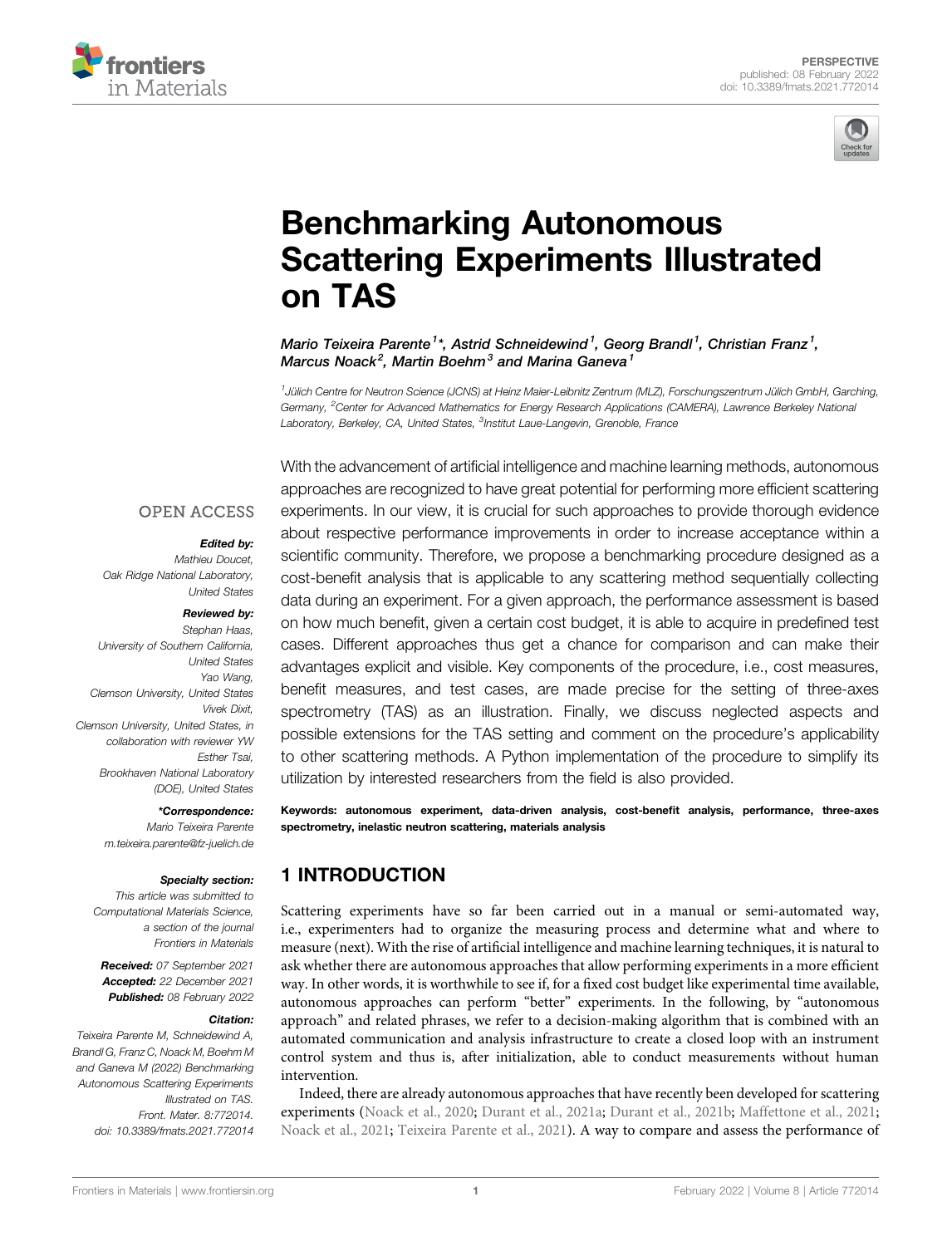different approaches (manual as well as autonomous approaches) is, however, currently lacking. From our perspective, benchmarking and measuring performance is of the utmost importance at this stage for the establishment and progress of autonomous approaches in the field of materials analysis by scattering methods. As examples, similar efforts already developed a benchmark for oxygen evolution reaction catalyst discovery [\(Rohr et al., 2020\)](#page-6-6) or evaluated the performance of Bayesian optimization ([Frazier and Wang, 2016](#page-6-7)) across several materials science domains ([Liang et al., 2021\)](#page-6-8).

In this work, we propose a benchmarking procedure which is designed as a cost-benefit analysis and can be applied to any scattering method sequentially collecting data of a certain quantity of interest during an experiment. Key components of the procedure that mainly drive the performance assessment are cost measures, benefit measures, and test cases. Cost measures specify the type of cost that is to be minimized and benefit measures characterize how "success" is defined. Test cases describe particular scenarios depending on the scattering method and determine which aspects the approaches are tested on. We emphasize that benchmarking processes in the general field of machine learning are potentially fragile [\(Dehghani](#page-6-9) [et al., 2021](#page-6-9)) and therefore need to be defined carefully. After the general formulation of the procedure, all of the mentioned components are made precise for the setting of three-axes spectrometry (TAS).

TAS is an established technique for materials analysis by inelastic neutron scattering ([Shirane et al., 2002](#page-6-10)). For decades, three-axes spectrometers have measured the dynamic properties of solids, e.g., phonons and magnetic excitations, for a wide range in both energy transfer  $(E)$  and momentum  $(Q)$  space and provide the opportunity to detect weak signals with high resolution. Compared to techniques like time-of-flight spectroscopy (TOF), profiting from large detector assemblies, the sequential, point-by-point, measurements in TAS experiments come with the cost of moving the three instrument axes—around a monochromator, a sample, and an analyzer—individually in real space, which is rather slow (seconds to minutes). Furthermore, instead of operating classically with a single detector, recent developments attempt to use multi-detectors for higher data acquisition speed at the expense of reduced measuring flexibility ([Kempa et al., 2006;](#page-6-11) [Lim](#page-6-12) [et al., 2015](#page-6-12); [Groitl et al., 2016](#page-6-13); [Groitl et al., 2017](#page-6-14)). However, as a first step, we concentrate on classical TAS experiments with a single detector here.

Semi-automated TAS experiments are often systematically organized on a grid in  $Q$ -E space with predefined steps. This procedure is frequently inefficient as it collects a substantial amount of measurement points in the background, i.e., areas with erroneous signals most often coming from undesired scattering events inside the sample itself, the sample environment, or components of the instrument. If autonomous approaches, however, were able to collect information on intensities in signal regions and their shape faster, they could enable a more efficient (manual or autonomous) assessment of the investigated system's behaviour.

<span id="page-1-2"></span>**TABLE 1** | Result of a benchmark. Each row, representing an experiment  $A = A^{(\ell)}$ for a test case  $t^{(\ell)}$ , consists of benefit values (measured with  $\mu = \mu^{(\ell)}$ ) that can be achieved using milestone values  $C_m^{(\ell)}$  in column m as cost budgets.

| $f^{(1)}$      | $\mu(\mathcal{A}_{J_{1}^{(1)}})$       | $\cdots$             | $\mu(\mathcal{A}_{J_{M^{(1)}}^{(1)}})$             |
|----------------|----------------------------------------|----------------------|----------------------------------------------------|
| ÷<br>$f^{(L)}$ | ٠<br>٠<br>$\mu(\mathcal{A}_{J^{(L)}})$ | $\cdots$<br>$\cdots$ | $\cdots$<br>$\mu(\mathcal{A}_{J_{M^{(L)}}^{(L)}})$ |

The manuscript is divided into sections as follows. [Section 2](#page-1-0) gives fundamental definitions of the key components. The benchmarking procedure is specified in [Section 3](#page-1-1) and [Section](#page-2-0) [4](#page-2-0) contains an illustration of the key components in a TAS setting. Finally, we provide a discussion in [Section 5](#page-4-0) and a conclusion in [Section 6](#page-5-0).

## <span id="page-1-0"></span>2 DEFINITIONS

This section provides definitions for the central components of the benchmarking procedure ([Section 3](#page-1-1)), i.e., for test cases, experiments, cost measures, and benefit measures. For TAS experiments, these notions are made precise in [Section 4](#page-2-0).

Definition (Test case). A test case t is a collection of details necessary to conduct a certain scattering experiment.

Here, a scattering experiment is viewed as a sequential collection of data points the meaning of which depends on the particular scattering method. Recall that an  $N$ -tuple,  $N \in \mathbb{N}$ , is a finite ordered list of N elements.

**Definition** ( $t$ -Experiment). Let  $t$  be a test case. A  $t$ -experiment  $A = A_t$  is an *N*-tuple of data points

$$
\mathcal{A} = (z_1, \ldots, z_N), \tag{1}
$$

where  $z_i$  denote data points and  $|A| := N \in \mathbb{N}$  is the number of data points.

In order to measure costs and benefits of experiments in the context of a certain test case, we need a formalization of cost and benefit measures.

Definition (Cost/Benefit measure). Let <sup>t</sup> be a test case. Both, a cost measure  $c = c_t$  and a benefit measure  $\mu = \mu_t$ , are real-valued functions of t-experiments A.

# <span id="page-1-1"></span>3 BENCHMARKING PROCEDURE

In this section, we use the notions from [Section 2](#page-1-0) to formulate the main outcome of this manuscript and suggest a step-by-step procedure for benchmarking scattering experiments. The result of a benchmark is a collection of sequences with benefit values (cf. [Table 1](#page-1-2)) allowing to evaluate the performance of experiments in the context of predefined test cases.

Benchmarking procedure:

- 1) Specify  $L \in \mathbb{N}$  test cases  $t^{(\ell)}$ ,  $\ell = 1, ..., L$ .<br>2) Specify a cost measure c and define  $c^{(\ell)}$ .
- 2) Specify a cost measure c and define  $c^{(\ell)} := c_{t^{(\ell)}}$ .
- 3) Specify a benefit measure  $\mu$  and define  $\mu^{(\ell)} := \mu_{t^{(\ell)}}$ .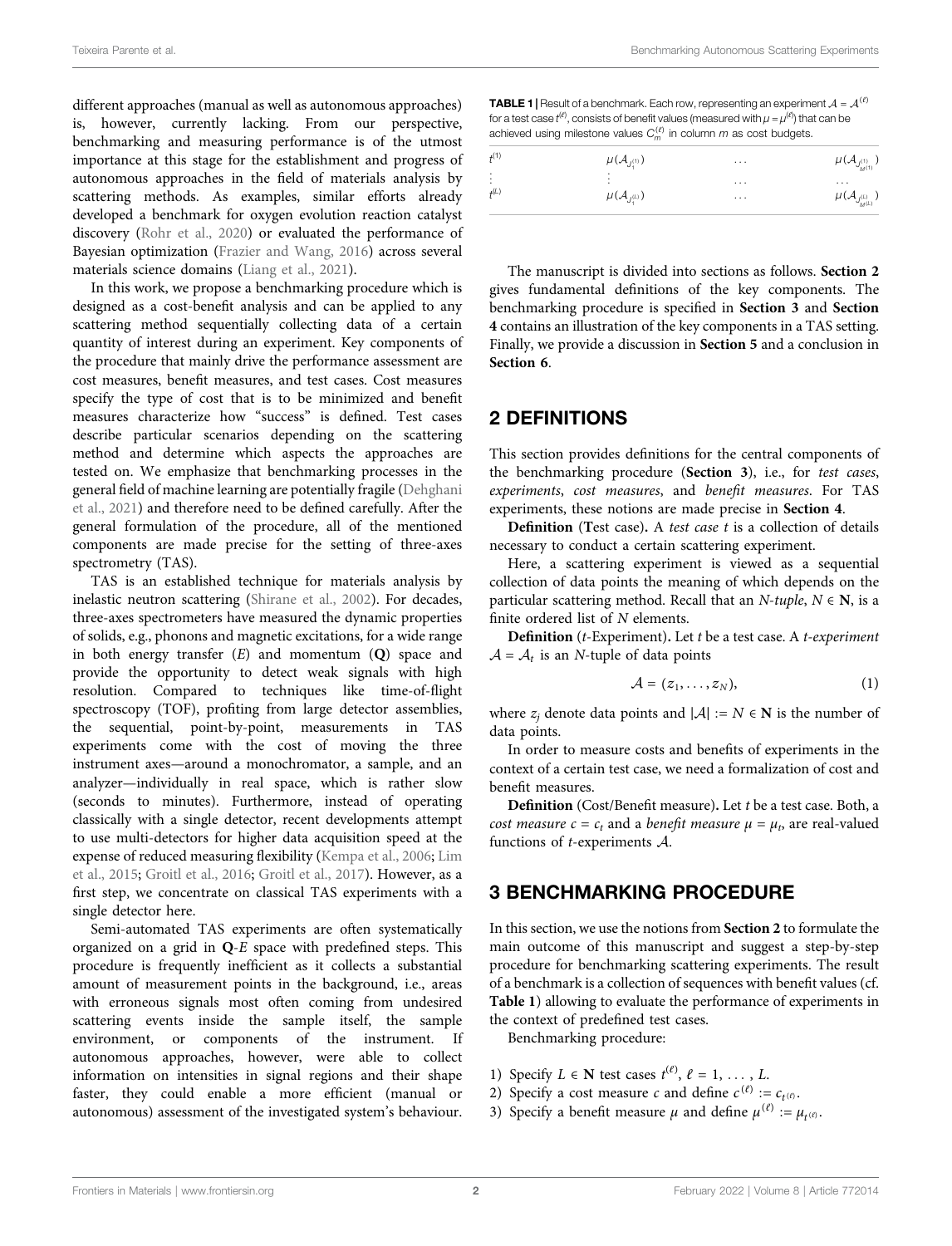

<span id="page-2-1"></span>For each test case  $t^{(\ell)}$ , perform the following steps:

4) Specify  $M^{(\ell)} \in \mathbb{N}$  ascending "milestone values"

$$
0 < C_1^{(\ell)} < \cdots < C_m^{(\ell)} < \cdots < C_{M^{(\ell)}}^{(\ell)} < \infty.
$$
 (2)

<span id="page-2-4"></span>5) Conduct a  $t^{(\ell)}$ -experiment  $\mathcal{A}^{(\ell)} := \mathcal{A}_{t^{(\ell)}} = (z_1^{(\ell)}, \dots, z_{|\mathcal{A}^{(\ell)}|}^{(\ell)})$ | such that

$$
c^{(\ell)}\left(\mathcal{A}^{(\ell)}\right) \ge C_{M^{(\ell)}}^{(\ell)}.\tag{3}
$$

6) For  $J \in \{1, ..., |\mathcal{A}^{(\ell)}|\}$ , let

$$
\mathcal{A}_J^{(\ell)} := \left( z_1^{(\ell)}, \ldots, z_J^{(\ell)} \right) \tag{4}
$$

be the collection of the first *J* data points in  $\mathcal{A}^{(\ell)}$ . In particular,  $|A_j^{(\ell)}| = J$ . Furthermore, let

$$
J^{(\ell)}(C) := \max\{J \in \{1, ..., |\mathcal{A}^{(\ell)}|\} \mid c^{(\ell)}(\mathcal{A}_J^{(\ell)}) \leq C\}
$$
 (5)

be the maximum number of first data points in  $A^{(\ell)}$  possible with a cost budget  $C \in \mathbf{R}$ .

Then, for each milestone value  $C_m^{(\ell)}$ , compute benefit values using the first  $J_m^{(\ell)} := J^{(\ell)}(C_m^{(\ell)})$  data points, i.e., compute

$$
\mu^{(\ell)}\left(\mathcal{A}_{J_m^{(\ell)}}^{(\ell)}\right). \tag{6}
$$

Summarizing, a benchmark requires the specification of test cases, a cost measure, a benefit measure, and a sequence of ascending milestone values for each test case. The result is a collection of sequences with benefit values (cf. [Table 1](#page-1-2)) that can be achieved using the milestone values as cost budgets.

Using their results, different approaches can now be compared by, for example, plotting the function

$$
m \mapsto \mu^{(\ell)}\left(\mathcal{A}_{J_m^{(\ell)}}^{(\ell)}\right) \tag{7}
$$

for each test case  $t^{(\ell)}$  and each approach. In **[Section 4.4](#page-4-1)** and<br>**Eigure 1** provides a demonstration for a particular test case from [Figure 1](#page-2-1) provides a demonstration for a particular test case from

the TAS context. Also, in the context of the specified cost and benefit measure, the results could allow to make strong claims of the following kind:

"Approach A lead to better experiments in  $p$ % of all test cases compared to approaches B, C, etc."

## <span id="page-2-0"></span>4 ILLUSTRATION ON TAS

In this section, the general formulation of the benchmarking procedure and its components is made precise for TAS experiments.

## <span id="page-2-3"></span>4.1 TAS Setting

In TAS experiments, the concept of a three-dimensional reciprocal space Q is essential. For a given sample (or *material*), an element of **Q** is denoted by  $\mathbf{q} = (h,k,l)^T$ . An element of the *energy transfer* space *F* is denoted by  $\omega$ element of the energy transfer space  $E$  is denoted by  $\omega$ . Furthermore, we call  $(\mathbf{q}, \omega)^{\top} \in \mathbf{R}^{r}$ ,  $r = 4$ , the Q-E variables. For details we refer to Shirane et al. (2002) details, we refer to [Shirane et al. \(2002\)](#page-6-10).

<span id="page-2-2"></span>Since TAS experiments are carried out only along  $n \le r$ ,  $n \in \mathbb{N}$ , predefined directions in Q-<sup>E</sup> space, we introduce experiment *variables*  $\mathbf{x} = (x_1, \dots, x_n)^\top \in \mathbb{R}^n$  and a corresponding affine<br>transformation  $T : \mathbb{R}^n \to \mathbb{R}^r$  to  $\Omega$ -*F* variables i.e. transformation  $T : \mathbb{R}^n \to \mathbb{R}^r$  to Q-E variables, i.e.,

$$
\left(\begin{array}{c}\mathbf{q}\\ \omega\end{array}\right) = W\mathbf{x} + \mathbf{b} =: T(\mathbf{x})
$$
\n(8)

for a full rank matrix  $W \in \mathbb{R}^{r \times n}$  and an *offset*  $\mathbf{b} \in \mathbb{R}^r$ . It follows that

$$
\mathbf{x} = \left( W^{\top} W \right)^{-1} W^{\top} \left[ \left( \begin{array}{c} \mathbf{q} \\ \omega \end{array} \right) - \mathbf{b} \right] =: T^{-1} \left( \mathbf{q}, \omega \right) \tag{9}
$$

for  $(\mathbf{q}, \omega)^{\top} \in \mathbb{R}^r$ . Note that  $T^{-1}(T(\mathbf{x})) = \mathbf{x}$  for each  $\mathbf{x} \in \mathbb{R}^n$ , but  $T(T^{-1}(\mathbf{q}, \omega)) = (\mathbf{q}, \omega)^{\top}$  only for  $(\mathbf{q}, \omega)^{\top} \in T(\mathbb{R}^n)$  $T(T^{-1}(\mathbf{q}, \omega)) = (\mathbf{q}, \omega)^{\top}$  only for  $(\mathbf{q}, \omega)^{\top} \in T(\mathbf{R}^n)$ .<br>Each experiment variable y, only ranges bet

Each experiment variable  $x_k$  only ranges between respective *limits of investigation*  $x_k^{\pm} \in \mathbf{R}$ , i.e., we have that

$$
x_k^- \le x_k \le x_k^+.\tag{10}
$$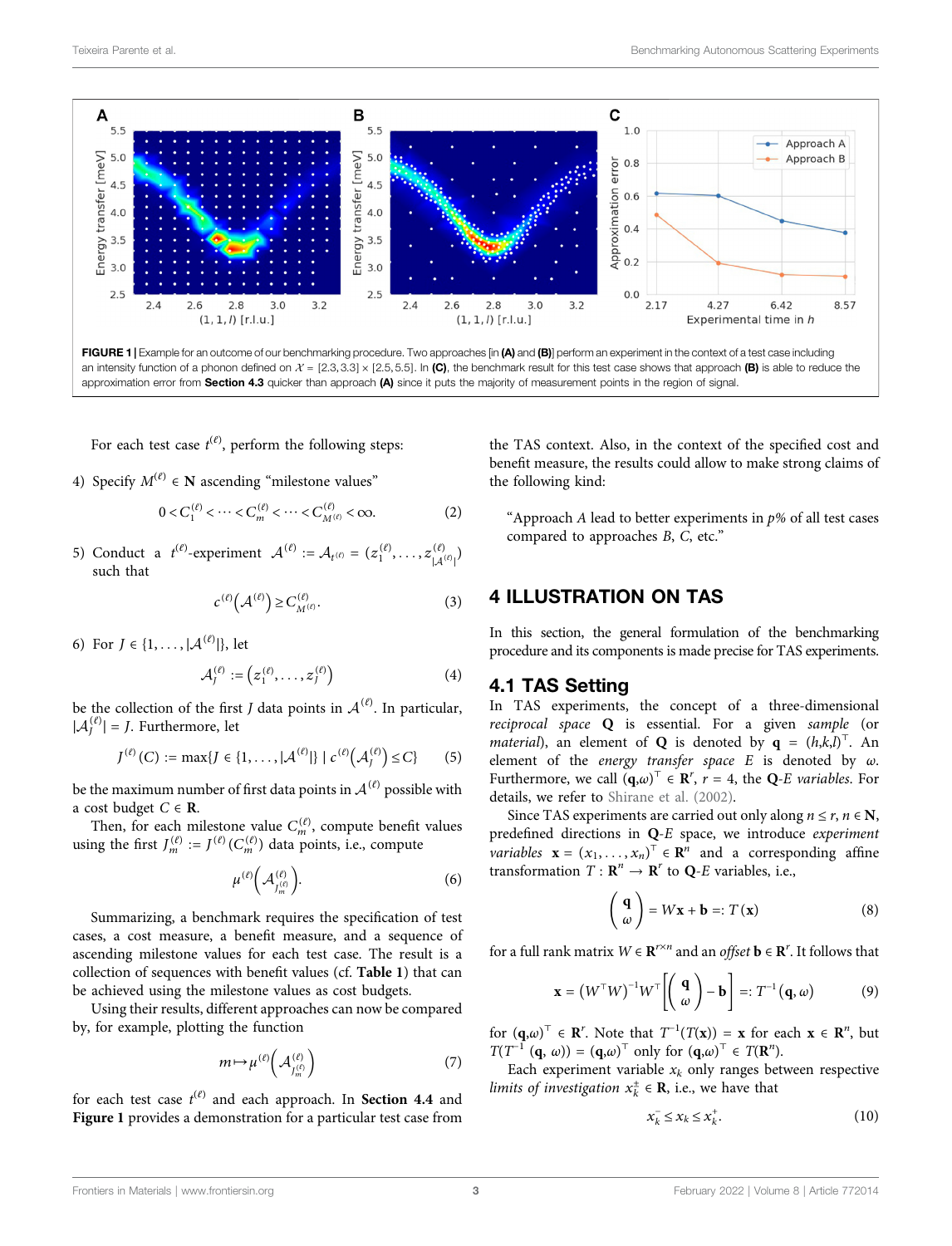<span id="page-3-0"></span>The corresponding *domain of interest*  $X \subseteq \mathbb{R}^n$  is defined as

$$
\mathcal{X} := [x_1^-, x_1^+] \times \cdots \times [x_n^-, x_n^+]. \tag{11}
$$

The representation of a TAS instrument is divided into two structures, an instrument configuration and an instrument.

Definition (Instrument configuration). The tuple

$$
\Pi = (\text{sm}, \text{sc}, \text{se}) \tag{12}
$$

for a scan mode sm  $\in$  {"constant  $k_i$ ", "constant  $k_f$ "}, a scan constant ( $k_i$  or  $k_f$ ) sc > 0, and a vector of scattering senses se =  $(\text{se}_{\text{mono}}, \text{se}_{\text{sample}}, \text{se}_{\text{ana}})^\top \in \{-1, +1\}^3$  is called an  $(TAS)$  instrument configuration.

To measure intensities at a certain point in  $Q$ - $E$  space, a TAS instrument needs to steer its axes to six related angles. However, it is enough to regard only a subset of four angles due to dependencies.

<span id="page-3-2"></span>**Definition** (Instrument). The tuple<br> $\ln s = (\mathbf{v} \, d_{\text{max}} \, d)$ 

$$
Ins = (\mathbf{v}, d_{\text{mono}}, d_{\text{ana}}) \tag{13}
$$

for a vector of angular velocities  $\mathbf{v} = (v_1, \dots, v_4)^\top \in [0, \infty)^4$ , and the lattice parameters of the monochromator  $d > 0$  and the lattice parameters of the monochromator,  $d_{\text{mono}} > 0$ , and the analyzer,  $d_{\text{ana}} > 0$ , is called an (TAS) instrument.

<span id="page-3-1"></span>The lattice parameters of the monochromator and the analyzer are necessary for a well-defined translation of points in Q-<sup>E</sup> space to associated angles of instrument axes. The so-called *angle map* 

$$
\Psi: dom(\Psi) \to [0, \pi)^4, (q, \omega) \mapsto (\Psi_1(q, \omega), \dots, \Psi_4(q, \omega))^T
$$
\n(14)

is induced by a sample, its orientation, and an instrument Ins and its configuration Π. Note that angular velocities  $v_k$  are related to angles  $\Psi_k(\mathbf{q}, \omega)$ . The domain dom( $\Psi$ )  $\subseteq \mathbf{Q} \times E$  denotes the set of points in  $Q$ -E space for which  $\Psi$  is well-defined, i.e., points that are reachable by the instrument Ins. Furthermore, we define

$$
\mathcal{X}^* := T^{-1} \left( \text{dom} \left( \Psi \right) \cap T \left( \mathcal{X} \right) \right) \tag{15}
$$

as the set of points in  $X$  such that

$$
\Psi(\mathbf{x}) := \Psi(T(\mathbf{x})) \tag{16}
$$

is well-defined for  $\mathbf{x} \in \mathcal{X}^*$ . The limits of investigation for the domain of interest  $\mathcal{X}$  have to be set such that  $\Psi \colon \mathcal{X}^* \to [0, \pi)^4$ domain of interest  $\mathcal X$  have to be set such that  $\Psi: \mathcal X^* \to [0, \pi)^4$ becomes an injective function.

For a given configuration  $\Pi$  and instrument Ins, we can specify a resolution function [\(Shirane et al., 2002\)](#page-6-10)

$$
\varphi_{\Pi,\text{Ins}}: T(\mathcal{X}^*) \to (T(\mathcal{X}^*) \to [0,\infty)),\tag{17}
$$

i.e., each point in  $T(\mathcal{X}^*) \subseteq \mathbb{R}^r$  gives an individual resolution function defined over  $T(\mathcal{X}^*)$ . Of course, the exact resolution function depends on additional parameters such as distances between instrument components or beam divergence allowed by collimators. However, these parameters are fixed during an experiment and hence can be omitted here. If  $\Pi$  and Ins are known from the context, we write  $\varphi$  =  $\varphi_{\Pi,\text{Ins}}$ . Also, for  $\mathbf{x} \in \mathcal{X}^*$ , we define

$$
\varphi_{\Pi,\text{Ins}}(\mathbf{x}) := \varphi_{\Pi,\text{Ins}}(T(\mathbf{x})). \tag{18}
$$

A sample and its orientation induce a so-called scattering function s:  $T(\mathcal{X}) \rightarrow [0, \infty)$ . Again, for  $\mathbf{x} \in \mathcal{X}$ , we define

$$
s(\mathbf{x}) := s(T(\mathbf{x})).
$$
 (19)

Given a resolution function  $\varphi$ , we get an associated *intensity* function  $i : \mathcal{X}^* \to [0,\infty)$  defined by a convolution of s with  $\varphi$ , i.e.,

$$
i(\mathbf{x}) := (s * \varphi(\mathbf{x}))(\mathbf{x}). \tag{20}
$$

For benchmarking, we assume that *i* can be exactly evaluated. Of course, this is not possible in real experiments due to background and statistical noise.

For our suggestion of a benefit measure ([Section 4.3](#page-4-2)), we additionally need an *intensity threshold*  $\tau > 0$ .

The experimental time is defined as the sum of the cumulative counting time at measurement points in Q-<sup>E</sup> space and the cumulative time for moving the instrument axes. For simplicity, we assume here that the single counting time, i.e., the counting time at a single measurement point, denoted by  $T_{\text{count}} \geq 0$ , is constant for each point.

Now, we can specify the notion of a TAS test case and a TAS experiment.

<span id="page-3-3"></span>Definition (TAS test case). A tuple

 $t = (sample, orientation, W, \mathbf{b}, \mathcal{X}, \Pi, \text{Ins}, \tau, T_{count})$  (21)

for a sample and its orientation, an affine transformation induced by a full rank matrix  $W \in \mathbb{R}^{r \times n}$  and an offset  $\mathbf{b} \in \mathbb{R}^{r}$  ([Eq. 8](#page-2-2)), a domain of interest  $X \subseteq \mathbb{R}^n$  ([Eq. 11](#page-3-0)), an instrument configuration Π, an instrument Ins, an intensity threshold  $τ > 0$ , and a single counting time  $T_{\text{count}} \geq 0$  is called a TAS test case.

Note that a TAS test case  $t$  induces an intensity function  $i: \mathcal{X}^* \to [0,\infty).$ 

In the context of a certain test case, a TAS experiment is defined as a collection of intensities  $i(x)$  at locations  $x \in \mathcal{X}^*$ .<br> **Definition** (TAS t-Experiment) Let t be a TAS test case

Definition (TAS <sup>t</sup>-Experiment). Let <sup>t</sup> be a TAS test case. A TAS *t-experiment*  $A = A_t$  is an *N*-tuple of location-intensity pairs

$$
\mathcal{A} = ((\mathbf{x}_1, i_1), \ldots, (\mathbf{x}_N, i_N)), \tag{22}
$$

where  $\mathbf{x}_i \in \mathcal{X}^*$  denote measurement locations and  $i_j = i(\mathbf{x}_j) \geq 0$  are corresponding values of the intensity function  $i$  induced by  $t$ .

### <span id="page-3-4"></span>4.2 Cost Measure

We need to align our proposition of a cost measure with the limited experimental time, which is the critical quantity in a TAS experiment. Recall that the experimental time is defined as the sum of the cumulative counting time and the cumulative time for axes movement ([Section 4.1](#page-2-3)).

For the cumulative counting time, we define

$$
c_{\text{count}}(\mathcal{A}) := \sum_{j=1}^{|\mathcal{A}|} T_{\text{count}} = |\mathcal{A}| \cdot T_{\text{count}},
$$
 (23)

where  $T_{\text{count}} \geq 0$  denotes the constant single counting time.

The cost measure representing the cumulative time for moving the instrument axes is defined as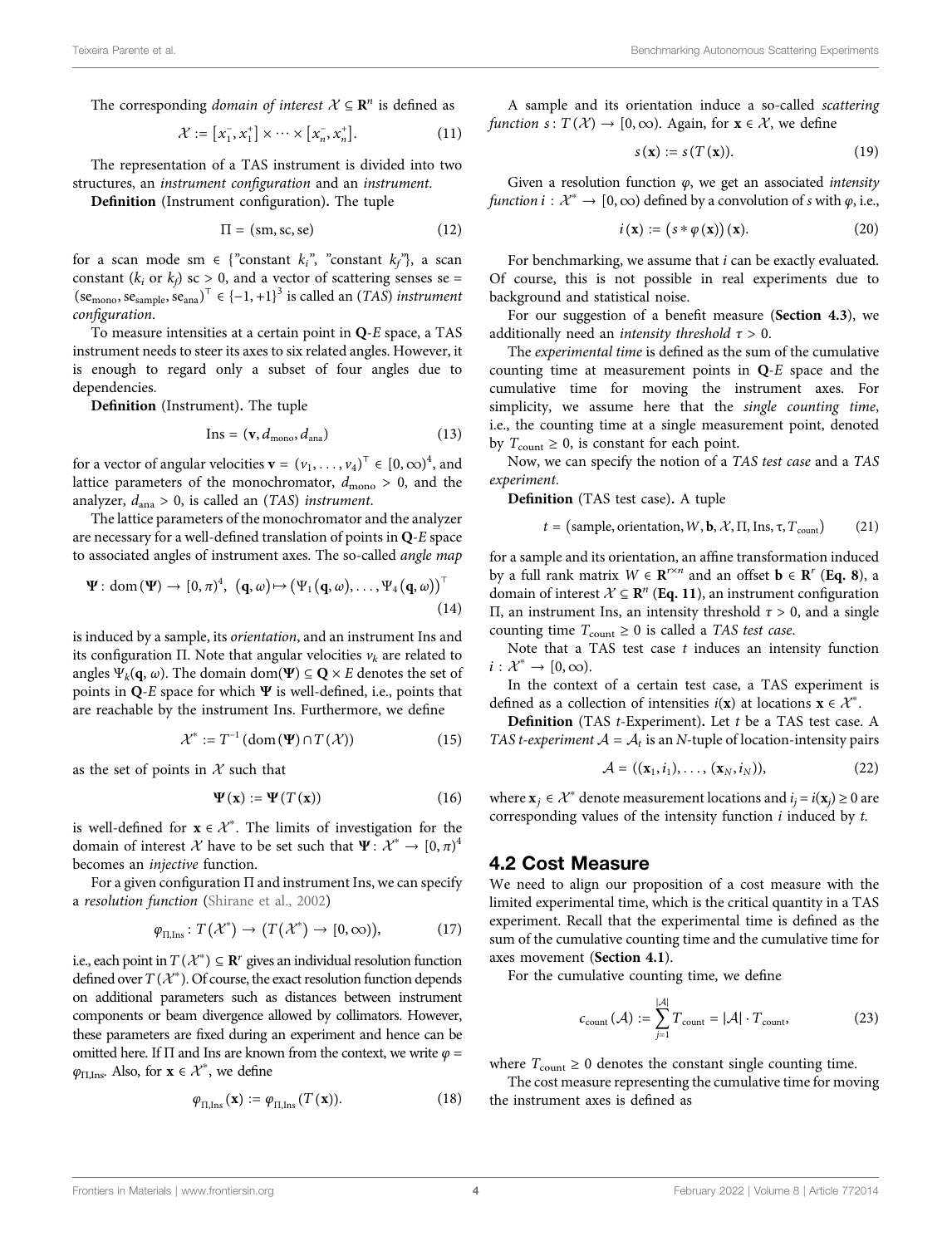$$
c_{\rm axes}(\mathcal{A}) := \sum_{j=1}^{|\mathcal{A}|-1} d(\mathbf{x}_j, \mathbf{x}_{j+1})
$$
 (24)

for a metric  $d: \mathcal{X}^* \times \mathcal{X}^* \to [0, \infty)$ . The metric  $d = d_t$  measures the maximum time of axes movement between corresponding angles, i.e.,

$$
d\left(\mathbf{x}, \mathbf{x}'\right) = \max_{1 \leq k \leq 4} \left| \frac{\Psi_k\left(\mathbf{x}\right) - \Psi_k\left(\mathbf{x}'\right)}{\nu_k} \right|,\tag{25}
$$

where  $\Psi = (\Psi_1, \dots, \Psi_4)^T$  denotes the angle map from [Eq. 14](#page-3-1) and<br> $\mathbf{v} = (v_1, \dots, v_t)^T$  is the vector of the instrument's angular  $\mathbf{v} = (v_1, \dots, v_4)^\top$  is the vector of the instrument's angular<br>velocities (**Eq. 13**). Note that the metric d is fully determined velocities ([Eq. 13](#page-3-2)). Note that the metric  $d$  is fully determined by the TAS test case t. Also, it is indeed a metric [\(Encyclopedia of](#page-6-15) [Mathematics, 1999](#page-6-15)) since the angle map  $\Psi$  was chosen to be injective.

The measures  $c_{\text{count}}$  and  $c_{\text{axes}}$  can be used either individually or additively to form a cost measure representing the entire experimental time. For the latter, we finally define

$$
c(\mathcal{A}) := c_{\text{count}}(\mathcal{A}) + c_{\text{axes}}(\mathcal{A}). \tag{26}
$$

In our opinion, this cost measure is the most suitable to reflect time costs in a general TAS experiment.

## <span id="page-4-2"></span>4.3 Benefit Measure

We propose a benefit measure that measures a type of weighted  $L^2$  approximation error between a benchmark intensity function  $i = i_t$  and an approximation  $\hat{i} = \hat{i}(A)$  resulting from an experiment  $A = A_t$ . For example,  $\hat{i}$  can be constructed with location-intensity pairs from A by linear interpolation or other approximation methods. To compare benefit values across experiments relating to different test cases, benefit measures should be "normalized", i.e., we regard relative errors.

Let us define

$$
\mu(\mathcal{A}) := \frac{\|i - \hat{i}(\mathcal{A})\|}{\|i\|},\tag{27}
$$

where  $\| \cdot \|$  is a norm that enables to control the error measurement. Note that the notion of a "benefit" refers to an "error" in this case, i.e., *reducing* the benefit measure  $\mu = \mu_t$  leads to an increase in benefit.

A suitable error norm  $\| \cdot \|$  needs to reflect that a TAS experimenter is more interested in regions of signal than in the background. This suggests that we use  $i$  itself in a suitable definition. However, an important constraint is that signal regions with different intensities are weighted equally since they might be equally interesting. For this, we use the intensity threshold  $\tau > 0$  from the TAS test case t ([Eq. 21](#page-3-3)) and define

$$
i_{\tau}(\mathbf{x}) := \min\{i(\mathbf{x}), \tau\} \ge 0 \tag{28}
$$

for  $\mathbf{x} \in \mathcal{X}^*$ , i.e., we cut *i* to a maximum intensity value of  $\tau$ . As  $i_\tau$  is a nonnegative function, its normalization

$$
\rho_{i,\tau}(\mathbf{x}) := \frac{i_{\tau}(\mathbf{x})}{\int_{\mathcal{X}^*} i_{\tau}(\mathbf{x}') \, \mathrm{d}\mathbf{x}'} \tag{29}
$$

is a probability density function and can be used for weighting. Finally, we set

$$
\|\cdot\| = \|\cdot\|_{i,\tau} := \|\cdot\|_{L^2(\mathcal{X}^*,\rho_{i,\tau})},\tag{30}
$$

where

$$
||h||_{L^{2}}(x^{*}, \rho) = \left(\int_{\mathcal{X}^{*}} h(\mathbf{x})^{2} \rho(\mathbf{x}) d\mathbf{x}\right)^{1/2}
$$
(31)

for a function h and a density function  $\rho$ . Note that  $\|\cdot\|_{L^2(\mathcal{X}^*,\rho)}$  can be approximated by numerical quadrature rules or estimated by a Monte Carlo approach.

## <span id="page-4-1"></span>4.4 Test Cases

A useful set of test cases represents the variety of different scenarios that can occur in a TAS experiment. It is the set of intensity functions that is particularly important here. Therefore, we suggest to create test cases such that the corresponding induced intensity functions are composed of one or more of the following structures known in the field:

- non-dispersive structures (e.g., crystal field excitations),
- dispersive structures (e.g., spin waves or acoustic phonons),
- (pseudo-)continua (e.g., spinons or excitations in frustrated magnets).

Particular intensity functions can be created by mathematical expressions, physical simulations, or experimental data.

As an example for an outcome of our benchmarking procedure, [Figure 1](#page-2-1) displays a comparative benchmark result of two approaches for a test case including an intensity function that reflects a soft mode of the ferroelectric phase transition at ∼ 60 K of a transverse optical phonon measured on SnTe [\(Weber](#page-6-16) [and Heid, 2021](#page-6-16)).

This figure contains exemplifications of each benchmark component: experimental time  $(x-axis)$  in [Figure 1C](#page-2-1)) as cost measure ([Section 4.2](#page-3-4)), approximation error (y-axis in [Figure 1C](#page-2-1)) as benefit measure ([Section 4.3](#page-4-2)), a phonon-type intensity function ([Figures 1A,B](#page-2-1)) as part of the test case ([Section 4.4](#page-4-1)), and milestone values (ticks on  $x$ -axis in [Figure 1C](#page-2-1)).

## <span id="page-4-0"></span>5 DISCUSSION

In this section, we discuss some open aspects of the TAS setting from [Section 4](#page-2-0) and the applicability of the benchmarking procedure from [Section 3](#page-1-1) to other scattering methods. Finally, we refer to a repository containing a software implementation.

# 5.1 Neglected Aspects and Possible Extensions for TAS

The TAS setting does not comprise each detail occurring in a real experiment. Indeed, we neglected some aspects which we, however, see as acceptable deviations.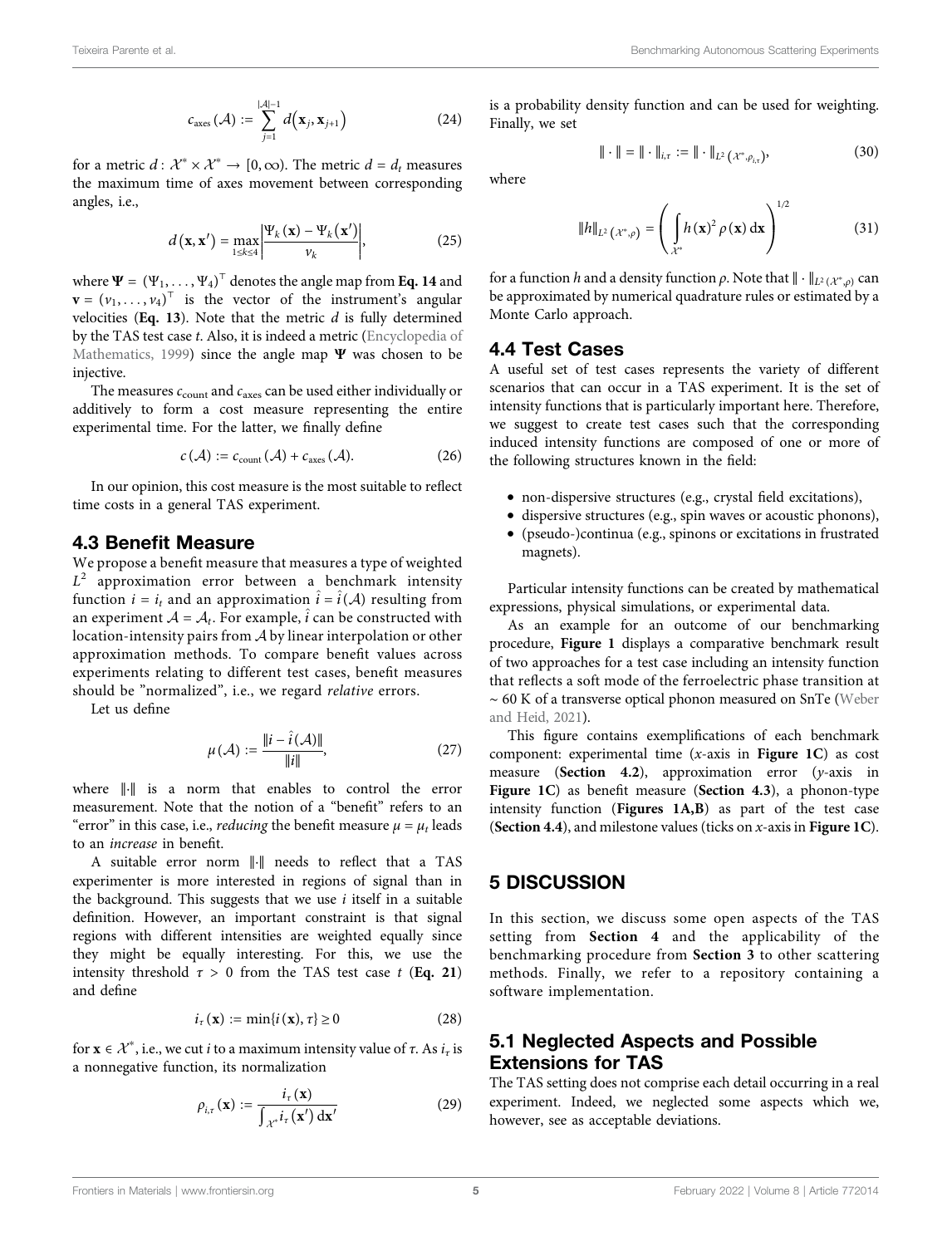Certainly the most prominent neglected aspect is background and statistical noise. We find it difficult to include them in the benchmarking procedure due to their non-deterministic nature since a comparison of approaches needs to be done in a deterministic setting. The benefit measure from **Section 4.3**, for instance, makes use of a measure from [Section 4.3](#page-4-2), for instance, makes use of a "true" benchmark intensity function which would not be available in the presence of background or statistical noise.

We assumed that the single counting time is constant for each measurement point. However, since single counting times are determined by the physics of the sample and the requested statistics in real experiments, they might vary at different measurement locations. In our opinion, this variation is negligible in a first step, but can be taken into account in more complex benchmarking setups if desired.

Next, the cost measures from [Section 4.2](#page-3-4) are rather general and can be applied to any TAS instrument. They can, however, be arbitrarily extended by more details if benchmarking is to be done in the context of a specific instrument. For example, real TAS instruments may differ in more [PANDA ([Schneidewind and](#page-6-17) Čermák, 2015)] or less [ThALES [\(Boehm et al., 2015\)](#page-6-18)] time-consuming procedures for moving  $k_i$  values.

Furthermore, the intensity functions induced by the test cases described in [Section 4.4](#page-4-1) are derived in the context of fixed environmental parameters of the sample (such as temperature, external magnetic or electric field, etc.). Future work might extend the four-dimensional Q-E space with these parameters, i.e.,  $r > 4$ , to allow for more complex intensity functions that would, however, require adjusted cost measures.

Finally, to compute all benefit values for [Table 1](#page-1-2), the benchmarking procedure requires an approach to perform an experiment that is large enough ([Eq. 3](#page-2-4)). Hence, an autonomous stopping criterion is not tested although we consider it a crucial part of a fully autonomous approach.

# 5.2 Applicability to Other Scattering Methods

The benchmarking procedure is formulated in a modular way and depends only on abstract components like cost measures, benefit measures, and test cases. For TAS experiments, we specified these components in [Section 4](#page-2-0), but feel that the overall procedure is also applicable for scattering methods other than TAS such as diffraction, reflectivity, SAS/GISAS, or TOF. Indeed, experimenters for each of these methods measure costs and benefits in their own way and investigate different kinds of intensity functions.

Diffraction experiments ([Sivia, 2011](#page-6-19)), for example, may have a setting similar to TAS experiments as the experimenter is interested in intensities defined over Q variables and many diffractometers need to move their components (sample, detector). Therefore, the cost and benefit measures presented above might also be useful in this context. The set of test cases, however, would need to be composed differently since regions of signal are mainly separated and small in shape. Also, additional aspects (such as

shadowing, overlapping reflections, missing knowledge of symmetry, etc.) are to be taken into account.

## 5.3 Data Repository

Since the benchmarking procedure has algorithmic structure, we decided to provide an implementation in the form of Python code that computes sequences of benefit values for given cost and benefit measures (cf. [Table 1](#page-1-2)). Also, benchmark components for the TAS setting are already implemented. The repository along with instructions on how to run the code is publicly available [\(Teixeira Parente and Brandl, 2021\)](#page-6-20). It also contains descriptions of test cases that can be complemented in the future.

# <span id="page-5-0"></span>6 CONCLUSION

In this manuscript, we have developed a benchmarking procedure for scattering experiments which is designed as a cost-benefit analysis and based on key components like cost measures, benefit measures, and test cases.

Although we have provided first suggestions for all these components in a TAS setting, the process of finding a suitable benchmark setting for the scattering community in general as well as the TAS community in particular is certainly not finished.

As an outlook for the TAS community, a useful next step could be the inclusion of non-constant single counting times since it has the potential of further savings of experimental time that we do not account for in the current setting. Also, extending the Q-<sup>E</sup> variables with environmental parameters that were assumed to be fixed would lead to a more comprehensive setting. Finally, we see the contribution to the dynamical set of test cases as another future task for the community.

# DATA AVAILABILITY STATEMENT

The datasets presented in this study can be found in online repositories. The names of the repository/repositories and accession number(s) can be found below: [https://jugit.fz](https://jugit.fz-juelich.de/ainx/base)[juelich.de/ainx/base.](https://jugit.fz-juelich.de/ainx/base)

# AUTHOR CONTRIBUTIONS

MG and MTP contributed to the conception and design of the study. All authors took over the implementation of the study. MTP wrote the first draft of the manuscript. CF, MG, MN, AS, and MTP wrote paragraphs of the manuscript. All authors contributed to manuscript revision, read, and approved the submitted version. GB and MTP wrote source code for implementing the benchmarking procedure.

# FUNDING

MG and MTP received support through the project Artificial Intelligence for Neutron and X-Ray Scattering (AINX) funded by